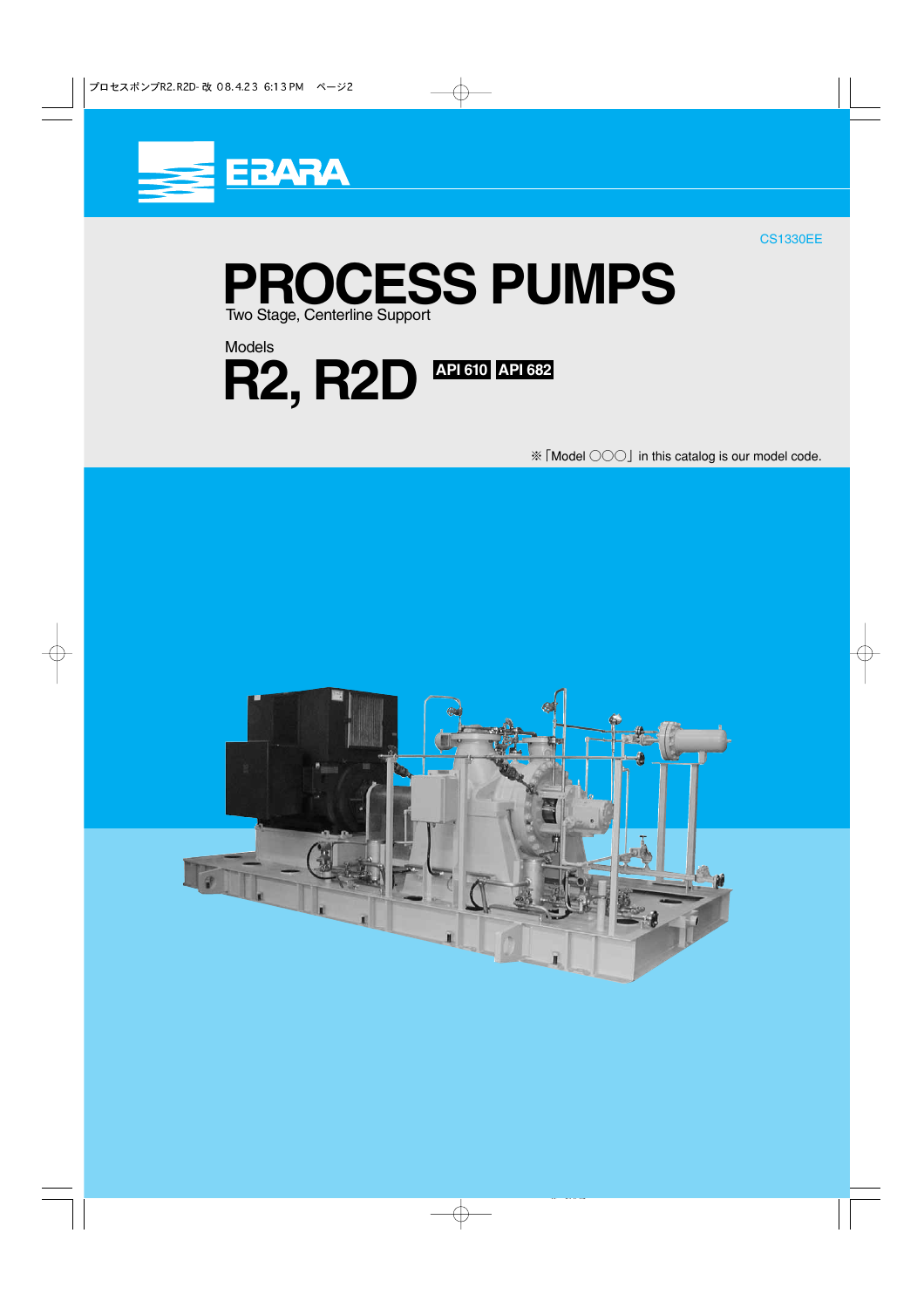

**Model**



Over the past years, Ebara's centerline support type horizontal two srage process pumps have earned a good reputation on a field-proven basis for the oil refining, petrochemical and chemical industries.

To meet your uncompromising requirements for plant use. R2 and R2D two stage process pumps has been improved under API 610

standards with higher lift and efficiency. Our modern tape controlled machines in conjunction with advanced quality control procedures insure that these pumps meet our high manufacturing standards. Unique design of this high performance pump provides for superior and extended low-cost installation and operation.

Model R2

Horizontal,two stage,single suction, between bearing,centerline support type.

Model R2D

Horizontal,two stage,double suction first stage,between bearing,centerline support type.

## **Applications**

- Petroleum Refineries
- The Petrochemical lndustry
- Chemical Industries
- Other high temperature & high pressure uses

## **Ratings**

| Capacities             | To 1500m <sup>3</sup> /h (6600 USGPM)                                                                   |
|------------------------|---------------------------------------------------------------------------------------------------------|
| <b>Heads</b>           | To 520m (1700ft)                                                                                        |
| Max. Working pressures | Consistent with the pressure ratings of ANSI class 300 flanges.<br>High pressure ratings are available. |
| Rotation               | Clockwise (viewed from inboard side)                                                                    |
| Impeller type          | Enclosed                                                                                                |
| Temperature range      | $-100^{\circ}C$ to 450 $^{\circ}C$ ( $-150^{\circ}F$ to 850 $^{\circ}F$ )                               |
| Flange                 | ANSI 300 as standard                                                                                    |
| <b>Nozzle</b>          | Top-Top                                                                                                 |
| Stuffing box           | Suitable for mechanical seal & conventional packing                                                     |
|                        |                                                                                                         |

## **Features**

- Centerline support and heavy duty design.
- Full compliance with API 610 and API 682 specifications.
- All components have been designed for maximum parts interchangeability.
- Low NPSH performance.

## **Designation**

### **SINGLE SUCTION 1st STAGE IMPELLER DESIGN**





NOTES : (\*1) When two features are involved, the codes are in alphabetical order. (\*2) When a step up or step down gear is provided, the code letter "G" is added between model and driver.

For example, 150×100 R2GM means that the pump is driven by an electric motor through a separate gear.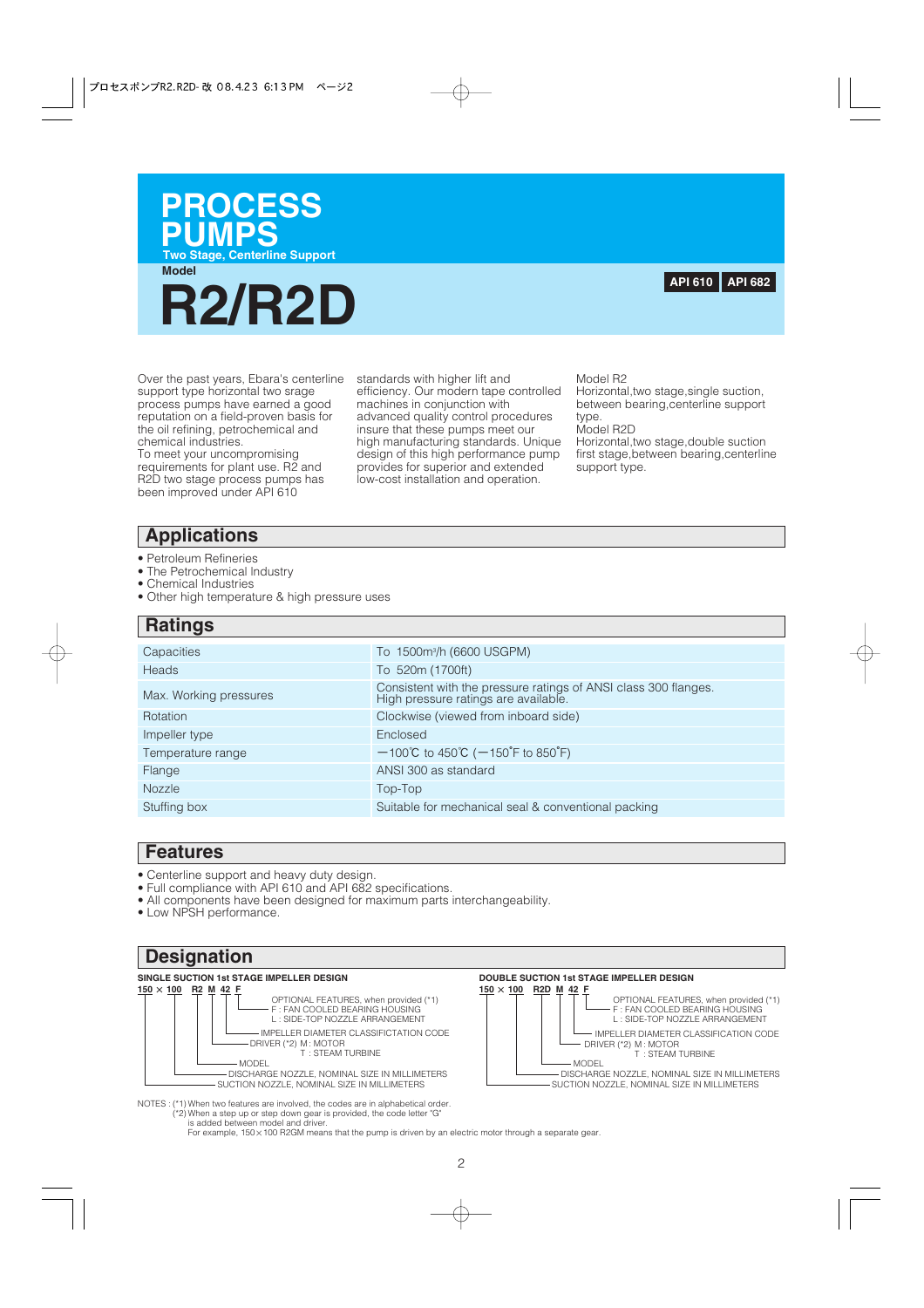# **Construction**



## **Metallurgy**

| Part Name                     | Materials JIS/ASTM-AISI |                |                  |                |                 |  |  |  |  |  |  |  |
|-------------------------------|-------------------------|----------------|------------------|----------------|-----------------|--|--|--|--|--|--|--|
|                               | C. Steel                | C. Steel       | 12%Cr. Steel     | 304 S. Steel   | 316 S. Steel    |  |  |  |  |  |  |  |
| Casing                        | SCPH2/A216WCB           | SCPL1/A352LCB  | SCS1/A487CA6NM   | SCS13A/A351CF8 | SCS14A/A351CF8M |  |  |  |  |  |  |  |
| Impeller 1st STG              | SCS1/A487CA6NM          | SCS13A/A351CF8 | SCS1/A487CA6NM   | SCS13A/A351CF8 | SCS14A/A351CF8M |  |  |  |  |  |  |  |
| Impeller 2nd STG              | SCS1/A487CA6NM          | SCS13A/A351CF8 | SCS1/A487CA6NM   | SCS13A/A351CF8 | SCS14A/A351CF8M |  |  |  |  |  |  |  |
| Shaft                         | SCM440/AISI4140         | SUS304/AISI304 | SUS420J1/AISI420 | SUS304/AISI304 | SUS316/AISI316  |  |  |  |  |  |  |  |
| Impeller Wear Ring            | SUS420J2/AISI420        | SUS304/AISI304 | SUS420J2/AISI420 | SUS304/AISI304 | SUS316/AISI316  |  |  |  |  |  |  |  |
| Case Wear Ring                | SUS420J1/AISI420        | SUS304/AISI304 | SUS420J1/AISI420 | SUS304/AISI304 | SUS316/AISI316  |  |  |  |  |  |  |  |
| Sleeve for Packing            | SUS420J2/AISI420        | SUS304/AISI304 | SUS420J2/AISI420 | SUS304/AISI304 | SUS316/AISI316  |  |  |  |  |  |  |  |
| Sleeve for<br>Mechanical Seal | SUS420J2/AISI420        | SUS304/AISI304 | SUS420J2/AISI420 | SUS304/AISI304 | SUS316/AISI316  |  |  |  |  |  |  |  |

Notes : Following materials supplied on request : 304L S. Steel, 329J1S. Steel, Hastelloy, 20 Alloy, Monel.

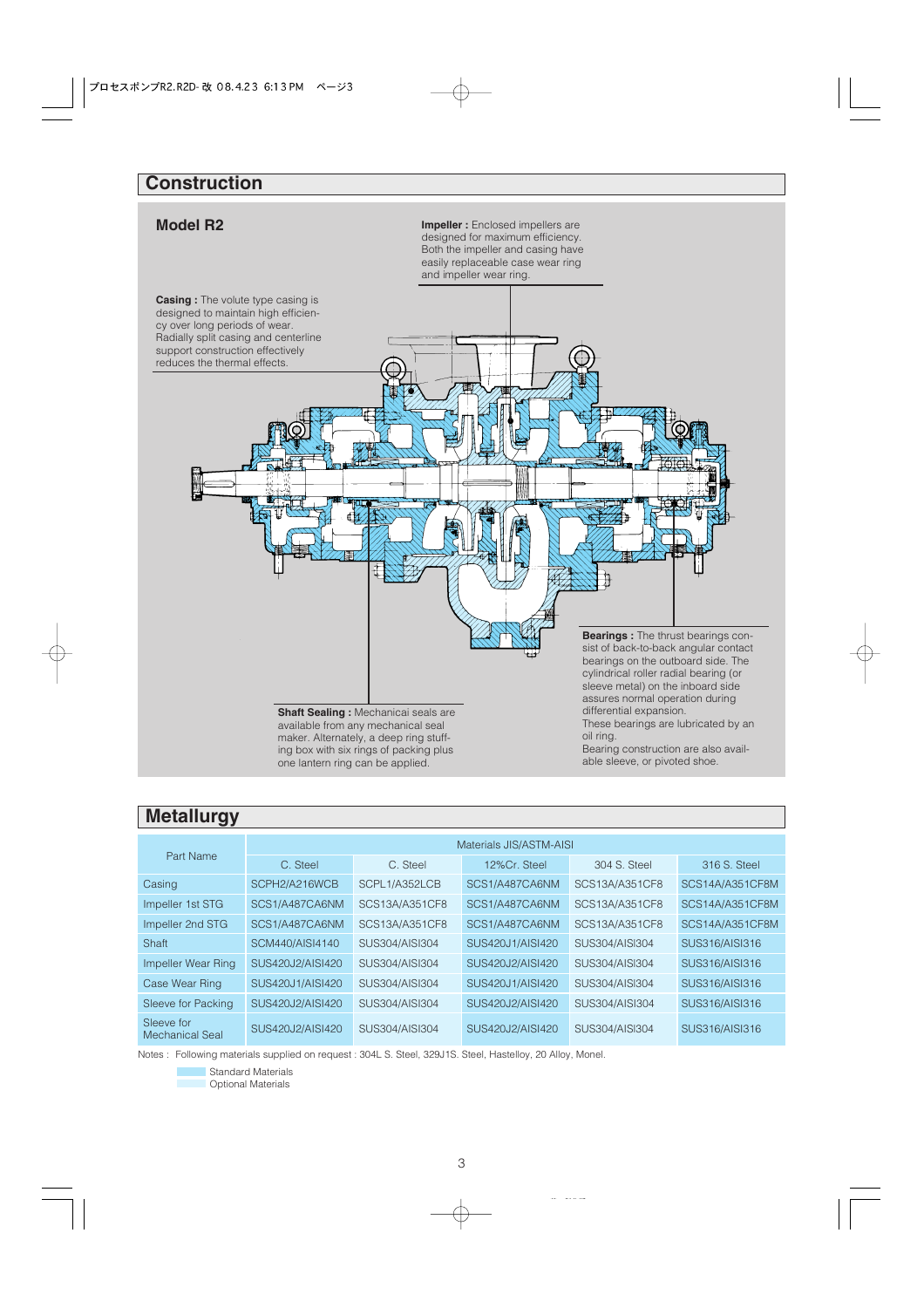# **Construction**



## **Metallurgy**

| Part Name                     | Materials JIS/ASTM-AISI |                |                  |                       |                 |  |  |  |  |  |  |  |
|-------------------------------|-------------------------|----------------|------------------|-----------------------|-----------------|--|--|--|--|--|--|--|
|                               | C. Steel                | C. Steel       | 12%Cr. Steel     | 304 S. Steel          | 316 S. Steel    |  |  |  |  |  |  |  |
| Casing                        | SCPH2/A216WCB           | SCPL1/A352LCB  | SCS1/A487CA6NM   | SCS13A/A351CF8        | SCS14A/A351CF8M |  |  |  |  |  |  |  |
| Impeller I st STG             | SCS1/A487CA6NM          | SCS13A/A351CF8 | SCS1/A487CA6NM   | SCS13A/A351CF8        | SCS14A/A351CF8M |  |  |  |  |  |  |  |
| Impeller 2nd STG              | SCS1/A487CA6NM          | SCS13A/A351CF8 | SCS1/A487CA6NM   | <b>SCS13A/A351CF8</b> | SCS14A/A351CF8M |  |  |  |  |  |  |  |
| Shaft                         | SCM440/AISI4140         | SUS304/AISI304 | SUS420J1/AISI420 | SUS304/AISI304        | SUS316/AISI316  |  |  |  |  |  |  |  |
| Impeller Wear Ring            | SUS420J2/AISI420        | SUS304/AISI304 | SUS420J2/AISI420 | SUS304/AISI304        | SUS316/AISI316  |  |  |  |  |  |  |  |
| Case Wear Ring                | SUS420J1/AISI420        | SUS304/AISI304 | SUS420J1/AISI420 | SUS304/AISI304        | SUS316/AISI316  |  |  |  |  |  |  |  |
| Sleeve for Packing            | SUS420J2/AISI420        | SUS304/AISI304 | SUS420J2/AISI420 | SUS304/AISI304        | SUS316/AISI316  |  |  |  |  |  |  |  |
| Sleeve for<br>Mechanical Seal | SUS420J2/AISI420        | SUS304/AISI304 | SUS420J2/AISI420 | SUS304/AISI304        | SUS316/AISI316  |  |  |  |  |  |  |  |

Notes : Following materials supplied on request : 304L S. Steel, 329J1S. Steel, Hastelloy, 20 Alloy, Monel.

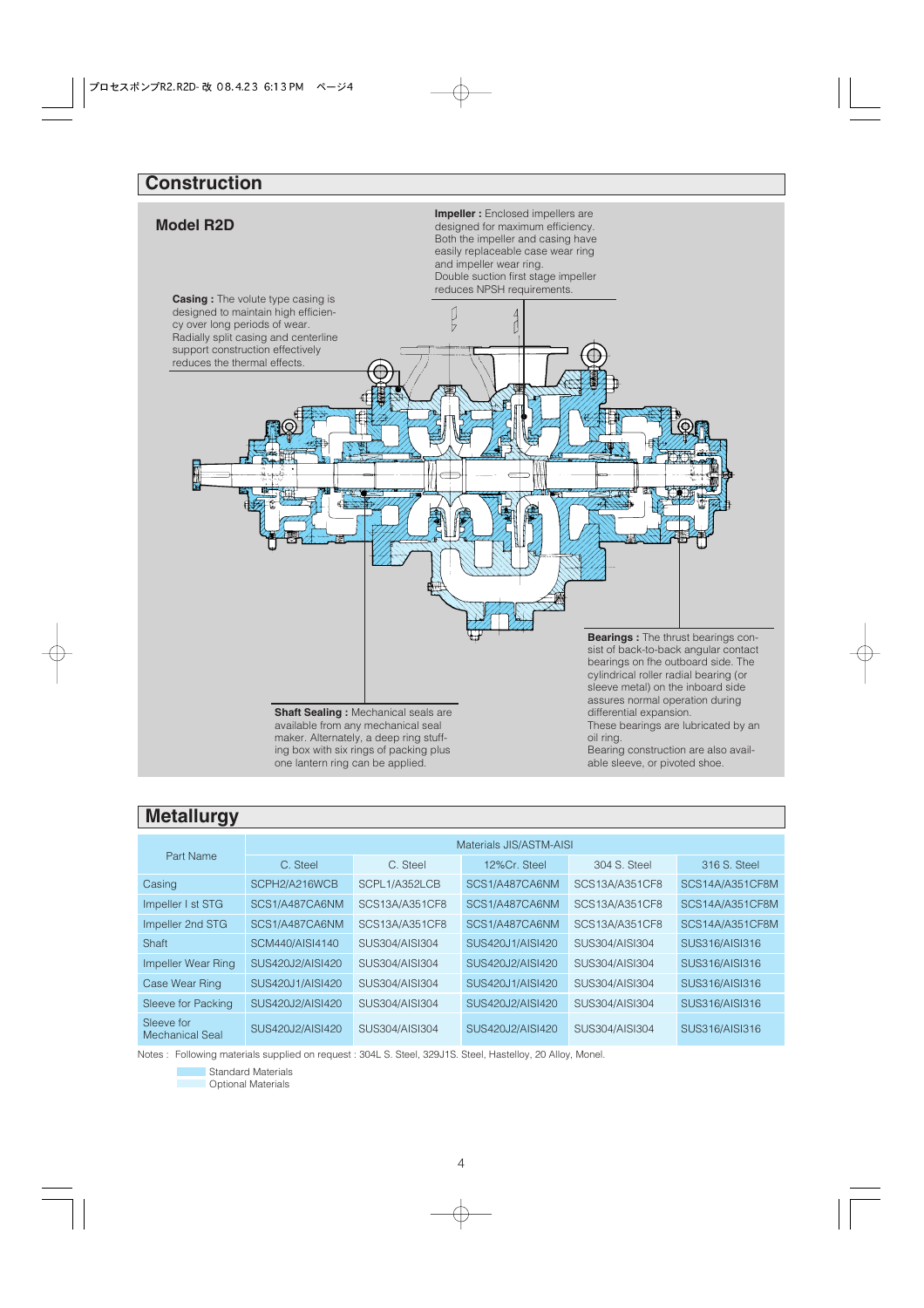# **Performance Ranges**









Performance ranges shown on these charts are for preliminary selection only.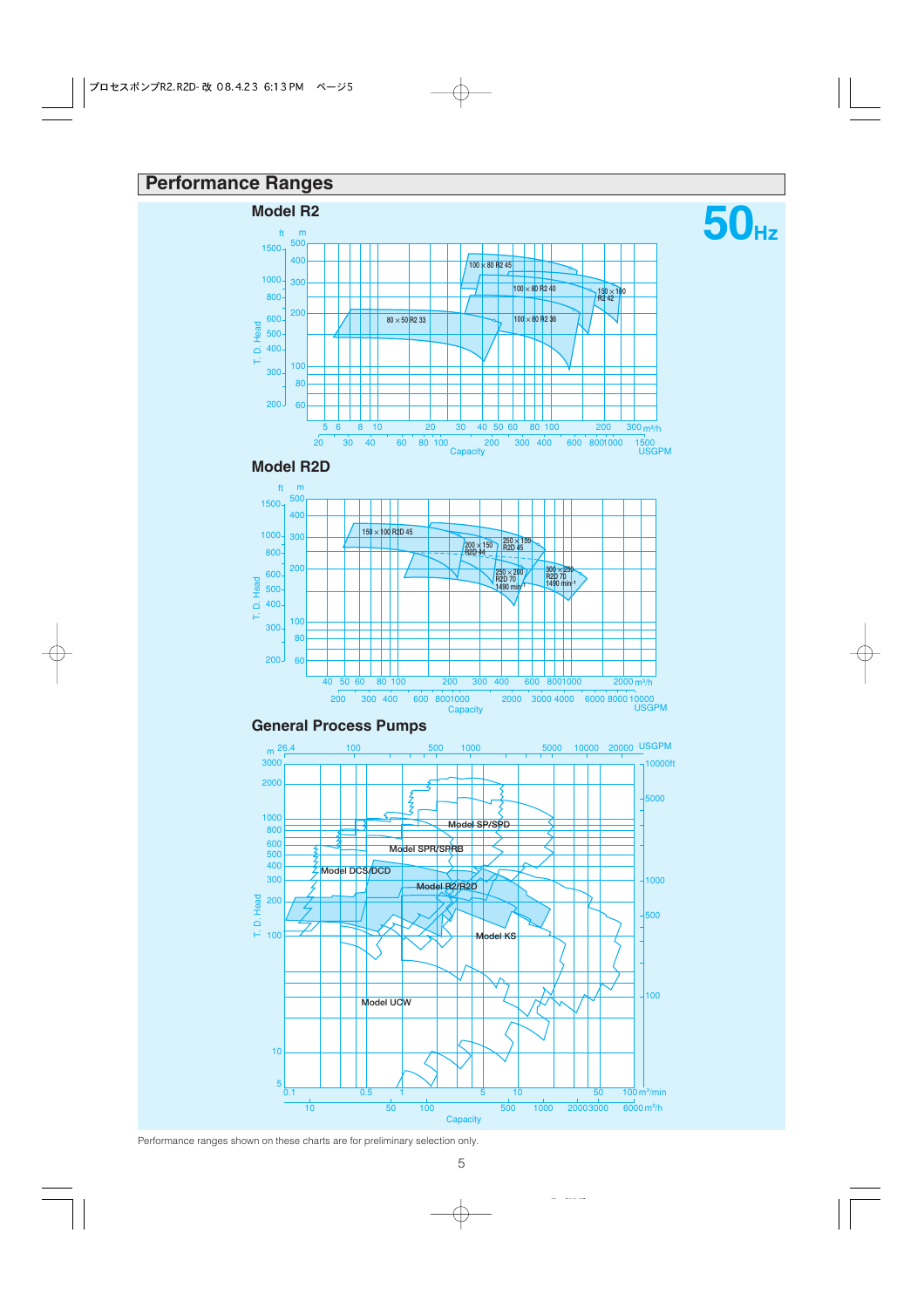# **Performance Ranges**



**60Hz**









Performance ranges shown on these charts are for preliminary selection only.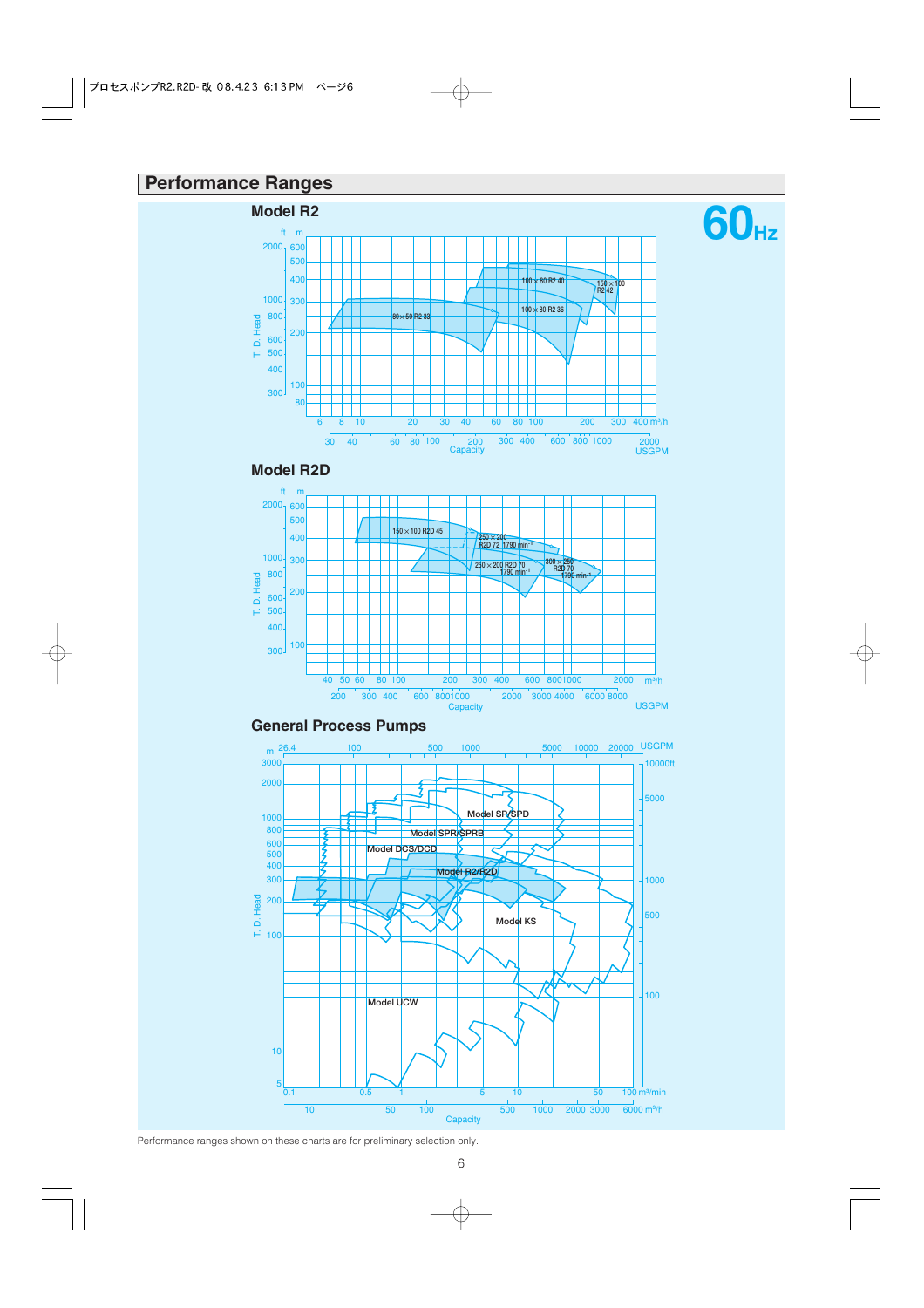# **Dimensions**

## **Model R2, R2D**







1. THESE MEASUREMENTS ARE APPROXIMATE AND FOR REFERENCE.

2. WHEN MECHANICAL SEAL COOLER PROVIDED, PLEASE ADD 300mm TO THIS BW MEASUREMENT.

3. WHEN RESERVOIRS PROVIDED, PLEASE ADD 400mm TO THIS BW MEASUREMENT.

VIEW FROM "A"

|                      | PUMP AND MOTOR (mm) |                |             |         |                |     |                |          |     |      |                                   |                |               | BASE(mm) APPROX WEIGHT(kg) |             |             |
|----------------------|---------------------|----------------|-------------|---------|----------------|-----|----------------|----------|-----|------|-----------------------------------|----------------|---------------|----------------------------|-------------|-------------|
| <b>PUMP SIZE</b>     | $P_{1}$             | P <sub>2</sub> | $P_{\rm a}$ | $P_{4}$ | P <sub>5</sub> | Н,  | H <sub>2</sub> | $\times$ | ML  | LA   | $\overline{R}$                    | $\overline{A}$ | <b>BL</b>     | <b>BW</b>                  | <b>PUMP</b> | <b>BASE</b> |
| 80×50 R2 33 70       | 538                 | 130            | 585         | 140     | 165            | 300 | 630            | 250      | 996 | 2499 | 950                               | 590            | 2920 1270     |                            | 700         | 1300        |
| 100×80 R2 36 80      | 567                 | 160            | 634         | 140     | 190            | 320 | 590            | 250      |     |      | 1619 3230 1050                    |                | 610 3420 1400 |                            | 980         | 1800        |
| 100×80 R2 40 80      | 559                 | 145            | 625         | 200     | 220            | 340 | 680            |          |     |      | 250 1618 3197 1050 630 3490 1400  |                |               |                            | 1100        | 1900        |
| 100×80 R2 45 90      | 648                 | 180            | 721         | 192     | 226            | 410 | 750            |          |     |      | 350 1495 3394 1400 950 3500 1400  |                |               |                            | 1900        | 1900        |
| 150×100 R2 42 90     | 599                 | 185            | 676         | 220     | 225            | 360 | 720            | 240      |     |      | 1509 3209 1100 630 3530 1540      |                |               |                            | 1200        | 2000        |
| 150×100 R2D 45 90    | 649                 | 205            | 672         | 185     | 260            | 427 | 760            | 280      |     |      | 1509 3315 1200 650 3580 1600      |                |               |                            | 1700        | 2000        |
| 200 × 150 R2D 44 100 | 650                 | 230            | 782         | 230     | 250            | 370 | 780            | 250      |     |      | 1509 3421 1420 680 3700 1540      |                |               |                            | 1300        | 2100        |
| 250 × 150 R2D 45 100 | 703                 | 275            | 845         | 240     | 280            | 480 | 840            | 250      |     |      | 1774 3847 1500                    |                | 780 4150 1800 |                            | 1800        | 2200        |
| 250×200 R2D 70 120   | 899                 | 305            | 948         | 245     | 400            | 640 | 1040           | 280      |     |      | 1764 4196 1600 920                |                | 4570 1980     |                            | 2250        | 4000        |
| 250×200 R2D 72 120   | 970                 | 350            | 972         | 275     | 445            | 600 | 1200           |          |     |      | 350 2245 4887 1500 1700 6000 2300 |                |               |                            | 3800        | 5000        |
| 300 × 250 R2D 70 140 | 963                 | 330            | 1000        | 300     | 425            | 700 | 1135           |          |     |      | 280 2610 5078 1800 1300 5600 2240 |                |               |                            | 3000        | 4400        |

Note : Dimensions are in mm and for guidance only.

Certified drawings will be provided in all cases of actual construction. Motor dimensions are approximate.

The listed dimensions apply to roller/ball (ball/ball) bearing designs with the exception that the dimensions of 150×100 R2D 45, ×150 R2D 45, 250×200 R2D 70, 250×200 R2D 72 and 300×250 R2D 70 are for sleeve/ball bearing designs.